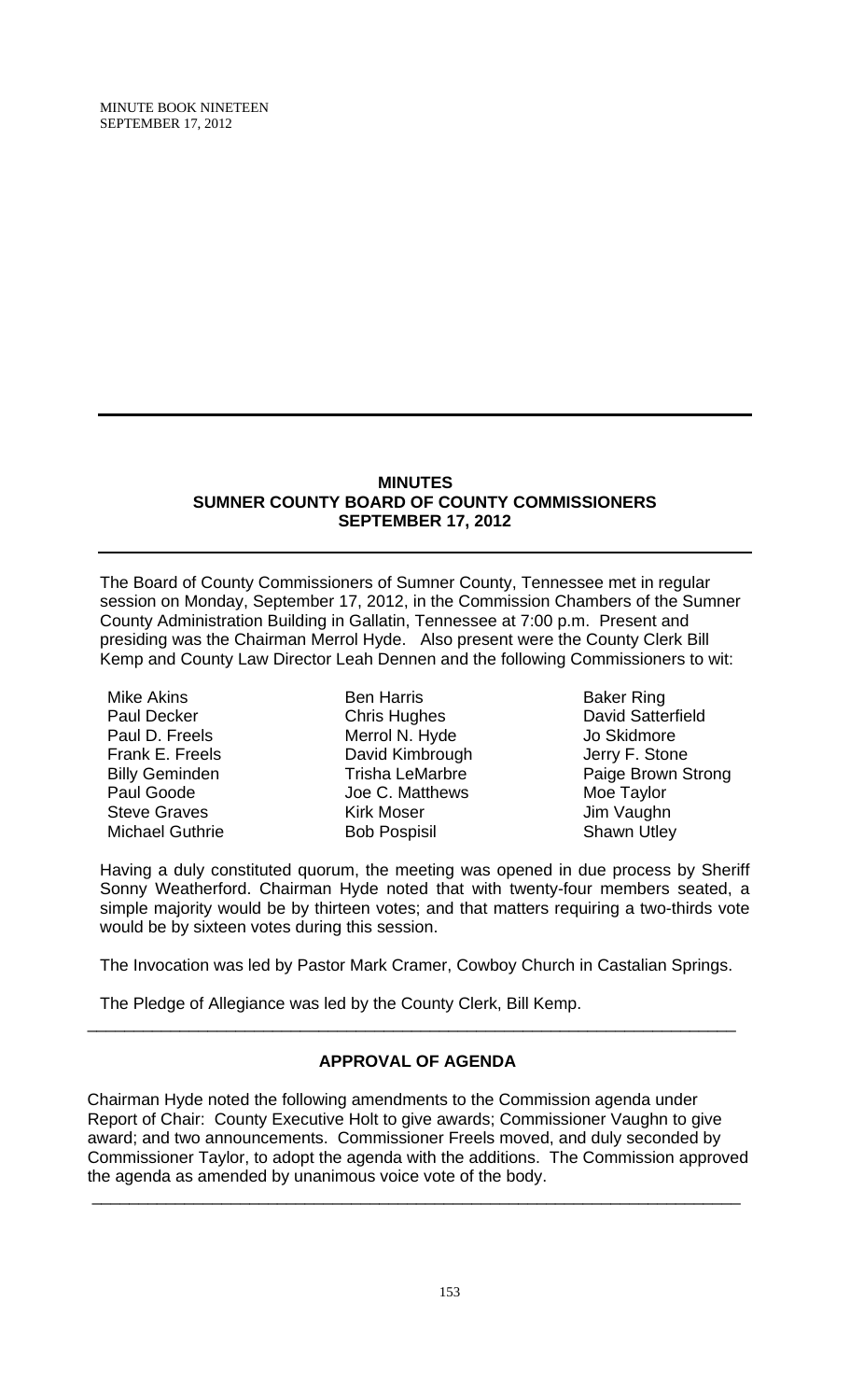### **APPROVAL OF MINUTES**

The minutes for the meeting of this body held on August 20, 2012, and recorded in the office of the Clerk, Bill Kemp, were approved by voice vote after Commissioner Graves made the motion, seconded by Commissioner Harris. Commissioner Taylor abstained from the vote.

### **RECOGNITION OF THE PUBLIC**

 Chairman Hyde opened the floor to allow the public to speak concerning any matter on The agenda. With no one wishing to speak, recognition of the public was closed.

### **REPORT OF THE CHAIR**

\_\_\_\_\_\_\_\_\_\_\_\_\_\_\_\_\_\_\_\_\_\_\_\_\_\_\_\_\_\_\_\_\_\_\_\_\_\_\_\_\_\_\_\_\_\_\_\_\_\_\_\_\_\_\_\_\_\_\_\_\_\_\_\_\_\_\_\_\_

### **ELECTION OF CHAIRMAN AND CHAIRMAN PROTEM**

Chairman Hyde recognized Commissioner Stone who moved the nomination of Commissioner Hyde for Commission Chairman. Commissioner LeMarbre nominated David Kimbrough.

Nominations ceased and Clerk Kemp stated that nominees for chairman would be designated such that a vote for Commissioner Hyde would be the green (Y) button, and Commissioner Kimbrough, the red (N) button.

The electronic vote was recorded in the following manner:

| <b>ELECTION OF CHAIRMAN</b> |   |                     |              |                 |          |
|-----------------------------|---|---------------------|--------------|-----------------|----------|
| <b>Akins</b>                |   | Taylor              | Y            | Geminden        | Y        |
| Utley                       |   | Graves              | Y            | Satterfield     | N        |
| F. Freels                   | Y | <b>Matthews</b>     |              | <b>Harris</b>   | N        |
| Ring                        | N | <b>Brown Strong</b> | N            | Vaughn          | Y        |
| LeMarbre                    | N | Moser               | Y            | <b>Decker</b>   | Y        |
| Hughes                      | N | Goode               | N            | <b>Skidmore</b> | Y        |
| P. Freels                   | Y | <b>Stone</b>        | Y            | Guthrie         | Y        |
| Pospisil                    |   | Hyde                |              |                 |          |
| <b>CHAIRMAN</b>             |   | Hyde: 15            | Kimbrough: 7 | Abs: $0$        | 07:06 PM |

Chairman Hyde was elected Commission Chairman by the body.

Upon motion of Commissioner Stone, seconded by Commissioner Freels, the Commission elected Commissioner Decker as Chairman Protem by unanimous voice vote of the body.

\_\_\_\_\_\_\_\_\_\_\_\_\_\_\_\_\_\_\_\_\_\_\_\_\_\_\_\_\_\_\_\_\_\_\_\_\_\_\_\_\_\_\_\_\_\_\_\_\_\_\_\_\_\_\_\_\_\_\_\_\_\_\_\_

\_\_\_\_\_\_\_\_\_\_\_\_\_\_\_\_\_\_\_\_\_\_\_\_\_\_\_\_\_\_\_\_\_\_\_\_\_\_\_\_\_\_\_\_\_\_\_\_\_\_\_\_\_\_\_\_\_\_\_\_\_\_\_\_

Chairman Hyde introduced the following certificate of recognition:

### **A RESOLUTION HONORING MR. ZACHARY FREELS**

 **WHEREAS,** Mr. Zachary Freels, a senior at Beech High School, is a member of the Cross Country Team, FCA and has participated in football and show choir while maintaining a 4.0 grade point average; and

**WHEREAS,** Mr. Freels recently participated in DECA, where he placed among eighteen finalists in the International DECA competition; was elected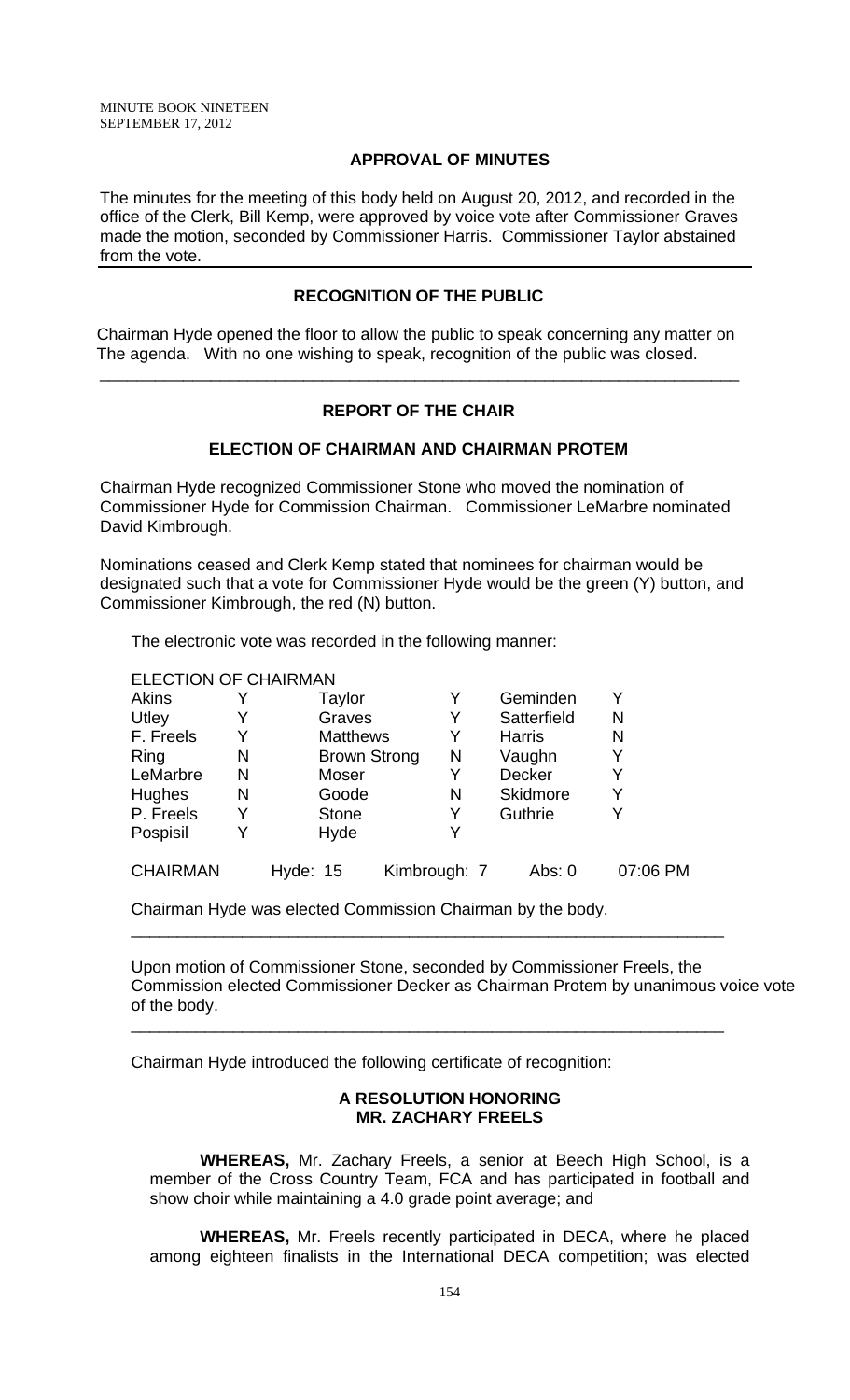State President at the Tennessee State Beta convention and spent his summer attending Boys' State, the Governor's School for Engineering at the University of Tennessee and the Broyhill Leadership Academy and officer's workshop; and

**WHEREAS,** Mr. Freels plans to attend college where he can be part of the Navy ROTC program and hopes to major in aerospace engineering and then pursue Navy flight school in hopes that it will lead to opportunities in the space program at NASA; and

**WHEREAS,** Mr. Freels through his determination and hard work and his outstanding efforts has brought honor, not only to himself, but to his school, community and county and by his efforts represents the future leadership of our county and country.

**NOW, THEREFORE BE IT RESOLVED** by the Sumner County Board of County Commissioners meeting in regular session on this the  $17<sup>th</sup>$  day of September, 2012, that this body does hereby congratulate the Mr. Zachary Freels for his outstanding achievements; and

**BE IT FURTHER RESOLVED** that this resolution is to be spread on the minutes of this body and the Clerk is to furnish a copy of this resolution to the Mr. Zachary Freels.

Upon motion of Commissioner Frank Freels, seconded by Commissioner Paul Freels, the Commission voted to approve the certificate of recognition honoring Mr. Zachary Freels.

Commissioner Stone introduced the following certificate of recognition.

\_\_\_\_\_\_\_\_\_\_\_\_\_\_\_\_\_\_\_\_\_\_\_\_\_\_\_\_\_\_\_\_\_\_\_\_\_\_\_\_\_\_\_\_\_\_\_\_\_\_\_\_\_\_\_\_\_\_\_\_\_\_\_\_\_\_\_\_\_\_\_\_\_\_\_\_\_\_\_\_\_\_\_\_\_\_

# **A RESOLUTION HONORING MICHAEL BARNARD**

 **WHEREAS,** Mr. Michael Barnard, a seventh grader at T.W. Hunter Middle School, won the boys twelve and under division at the Tennessee Junior Professional Golfers' Association tournament which was held at Cookeville Golf Club; and

 **WHEREAS,** Michael, earlier in the summer won a Tennessee Golf Association Junior Tour stop at Two Rivers Golf Course, had two runner-up finishes and two third-place showings at TGA Junior Tour stops; and

**WHEREAS,** Michael played with pride and has brought honor not only to himself but to his school and this county by his outstanding performance and by his efforts has demonstrated remarkable talent beyond his years.

**NOW, THEREFORE BE IT RESOLVED** by the Sumner County Board of County Commissioners meeting in regular session on this the  $17<sup>th</sup>$  day of September, 2012, that this body does hereby congratulate Mr. Michael Barnard for his outstanding performances and wishes him future success; and

**BE IT FURTHER RESOLVED** that this resolution is to be spread on the minutes of this body and the Clerk is to furnish a copy of this resolution to the Mr. Michael Barnard.

\_\_\_\_\_\_\_\_\_\_\_\_\_\_\_\_\_\_\_\_\_\_\_\_\_\_\_\_\_\_\_\_\_\_\_\_\_\_\_\_\_\_\_\_\_\_\_\_\_\_\_\_\_\_\_\_\_\_\_\_\_\_\_\_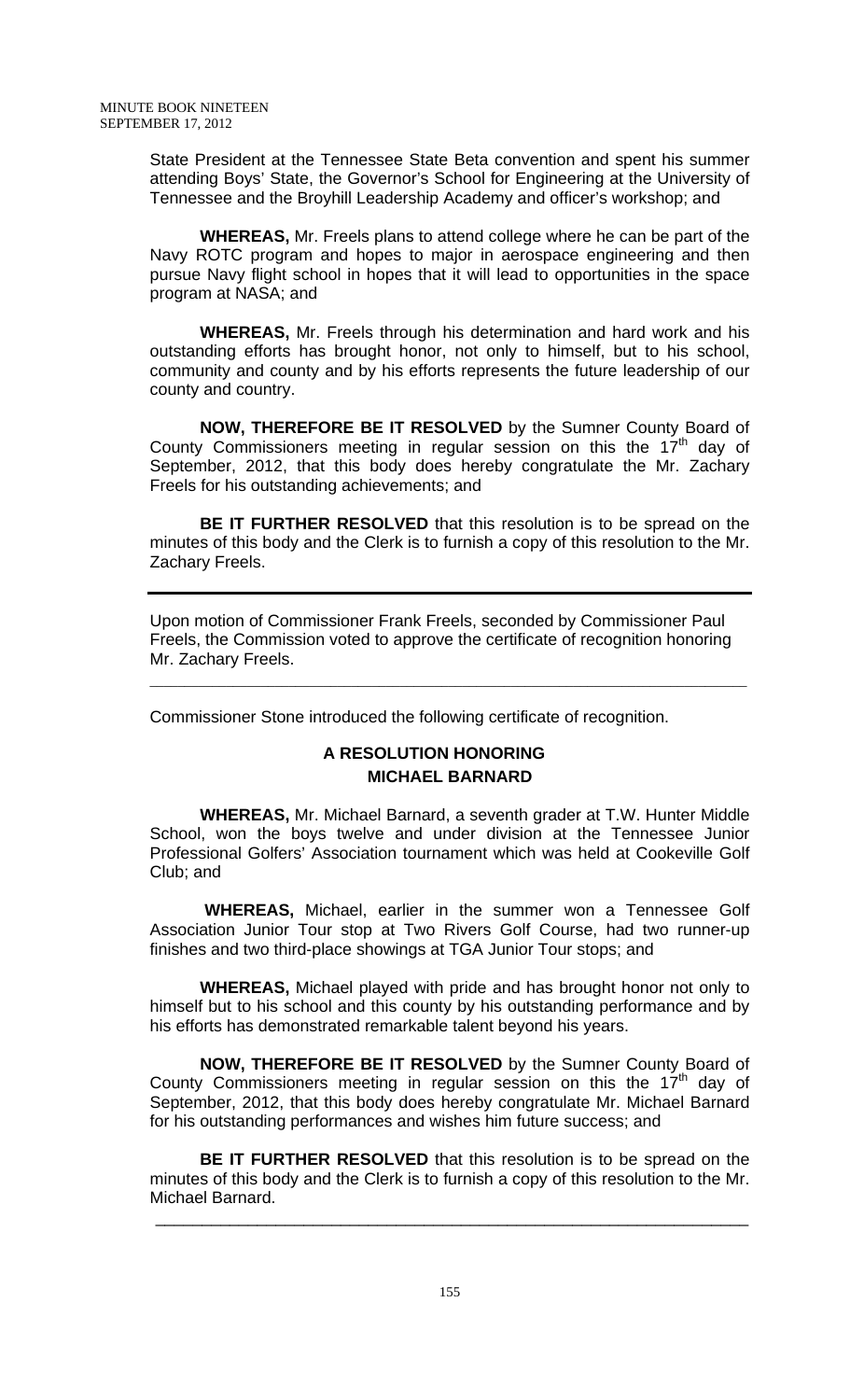Upon motion of Commissioner Stone, seconded by Commissioner LeMarbre, the Commission voted to approve the certificate of recognition honoring Mr. Barnard.

\_\_\_\_\_\_\_\_\_\_\_\_\_\_\_\_\_\_\_\_\_\_\_\_\_\_\_\_\_\_\_\_\_\_\_\_\_\_\_\_\_\_\_\_\_\_\_\_\_\_\_\_\_\_\_\_\_\_\_\_\_\_\_\_\_\_\_\_\_\_\_\_\_\_\_\_\_\_\_\_\_\_\_\_\_\_

Commissioner Decker introduced the following resolution:

# **A RESOLUTION HONORING STEVEN FOX**

**WHEREAS,** Mr. Steven Fox, a 2009 graduate of Hendersonville High School recently made world news when he won the U.S. Amateur Golf Championship; and

**WHEREAS,** Mr. Fox, now a twenty-one year old with a great attitude, uncanny ability to hit clutch shots and make key putts, has earned coveted exemptions to the 2013 Masters, U.S. Open and British Open Tournaments; and

**WHEREAS,** Mr. Fox is seen as an extraordinary talent with limitless potential who will positively influence the future of golf and encourage others with his Cinderella story; and

**WHEREAS,** Mr. Fox is presently a senior at UT-Chattanooga where not only is he a remarkable golfer but an outstanding student; and

**WHEREAS,** Steven played with pride and has brought honor to his former Hendersonville High School, himself, and to Sumner County by his outstanding performance.

**NOW, THEREFORE BE IT RESOLVED** by the Sumner County Board of County Commissioners meeting in regular session on this the  $17<sup>th</sup>$  day of September, 2012, that this body does hereby congratulate Mr. Steven Fox for his outstanding achievements and wishes him the best of luck in future endeavors; and

**BE IT FURTHER RESOLVED** that this resolution is to be spread on the minutes of this body and the Clerk is to furnish a copy of this resolution to the Mr. Steven Fox.

Upon motion of Commissioner Decker, seconded by Commissioner LeMarbre, the Commission voted to approve the certificate of recognition honoring Mr. Steven Fox.

 $\mathcal{L}_\mathcal{L} = \mathcal{L}_\mathcal{L} = \mathcal{L}_\mathcal{L} = \mathcal{L}_\mathcal{L} = \mathcal{L}_\mathcal{L} = \mathcal{L}_\mathcal{L} = \mathcal{L}_\mathcal{L} = \mathcal{L}_\mathcal{L} = \mathcal{L}_\mathcal{L} = \mathcal{L}_\mathcal{L} = \mathcal{L}_\mathcal{L} = \mathcal{L}_\mathcal{L} = \mathcal{L}_\mathcal{L} = \mathcal{L}_\mathcal{L} = \mathcal{L}_\mathcal{L} = \mathcal{L}_\mathcal{L} = \mathcal{L}_\mathcal{L}$ 

\_\_\_\_\_\_\_\_\_\_\_\_\_\_\_\_\_\_\_\_\_\_\_\_\_\_\_\_\_\_\_\_\_\_\_\_\_\_\_\_\_\_\_\_\_\_\_\_\_\_\_\_\_\_\_\_\_\_\_\_\_\_\_\_

Commissioner Graves introduced the following resolution:

### **A RESOLUTION HONORING REPRESENTATIVE MICHAEL MCDONALD**

 **WHEREAS,** for the last eighteen years Mr. Mike McDonald, has served as a State Representative for District 44; and

**WHEREAS,** Mr. McDonald, by giving of his time and talents, has contributed distinctive guidance and direction to the citizens and leadership of Sumner County; and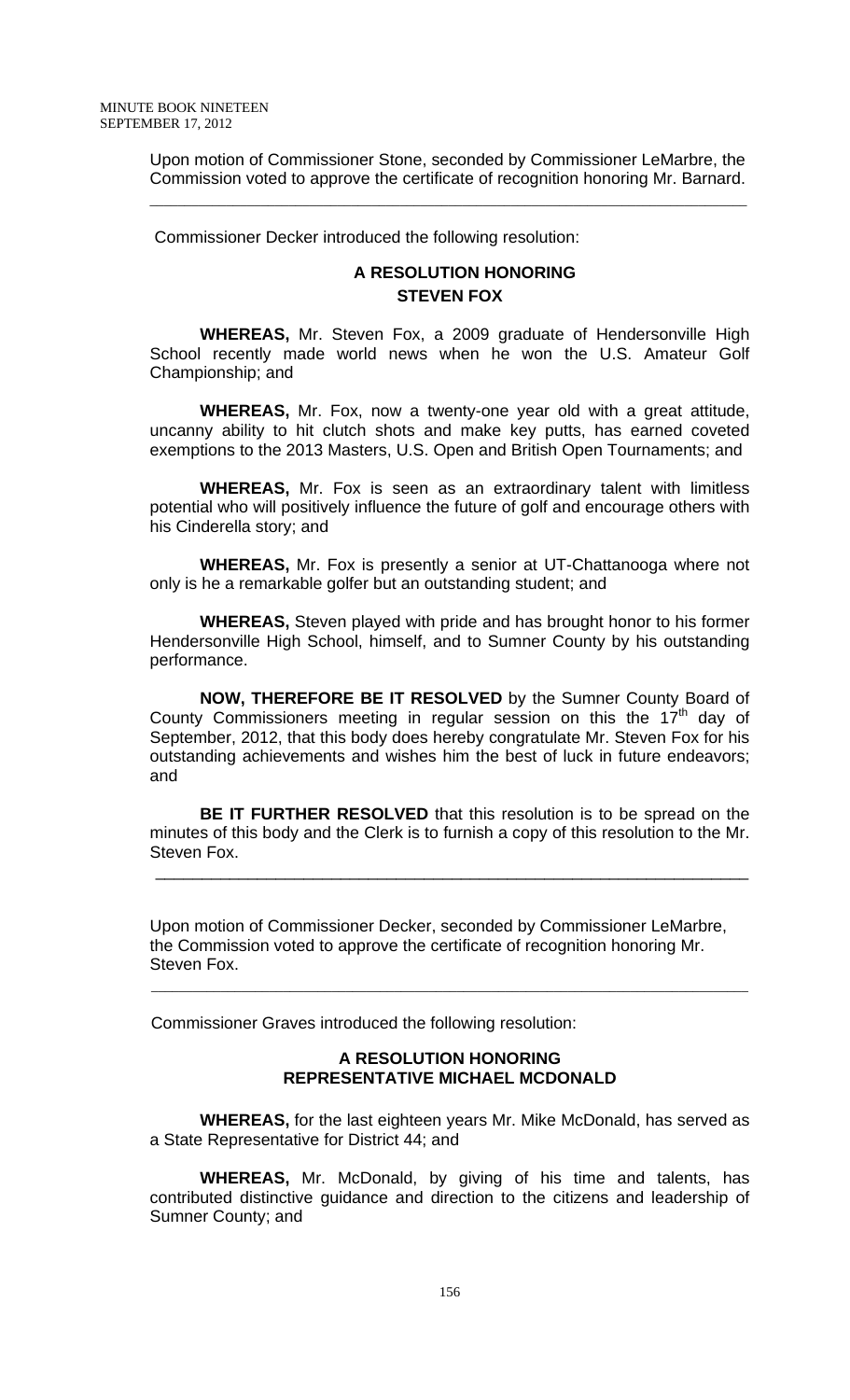**WHEREAS**, Mr. McDonald demonstrates civic-mindedness and his commitment to serve the citizens of Sumner County has been instrumental in bringing progress and advancement to this county; and

**WHEREAS,** Mike grew up in Madison, Tennessee, attended public schools, went to David Lipscomb College and during the past decade he has not only been a leader in political arenas but an educator, coach and farmer.

**NOW, THEREFORE, BE IT RESOLVED** by the Sumner County Board of County Commissioners meeting in regular session on this the  $17<sup>th</sup>$  day of September, 2012, that this body does hereby recognize and commend Mr. Mike McDonald for his dedication and service to the citizens and government of Sumner County; and

**BE IT FURTHER RESOLVED** that this resolution shall be spread on the minutes of this body and the Clerk is to furnish a copy of this resolution to Mr. Mike McDonald.

Upon motion of Commissioner Graves, seconded by Commissioner Taylor, the Commission voted to approve the certificate of recognition honoring Mr. McDonald.

\_\_\_\_\_\_\_\_\_\_\_\_\_\_\_\_\_\_\_\_\_\_\_\_\_\_\_\_\_\_\_\_\_\_\_\_\_\_\_\_\_\_\_\_\_\_\_\_\_\_\_\_\_\_\_\_\_\_\_\_\_\_\_\_

 Commissioner Vaughn introduced David Perky, State of Tennessee Assistant Commissioner of Homeland Security. Mr. Perky stated that during 911 Week many emergency personnel were recognized for their service. He presented the First Responder Award to Mike Anderson.

 $\mathcal{L}_\mathcal{L} = \mathcal{L}_\mathcal{L} = \mathcal{L}_\mathcal{L} = \mathcal{L}_\mathcal{L} = \mathcal{L}_\mathcal{L} = \mathcal{L}_\mathcal{L} = \mathcal{L}_\mathcal{L} = \mathcal{L}_\mathcal{L} = \mathcal{L}_\mathcal{L} = \mathcal{L}_\mathcal{L} = \mathcal{L}_\mathcal{L} = \mathcal{L}_\mathcal{L} = \mathcal{L}_\mathcal{L} = \mathcal{L}_\mathcal{L} = \mathcal{L}_\mathcal{L} = \mathcal{L}_\mathcal{L} = \mathcal{L}_\mathcal{L}$ 

 Upon motion of Commissioner Vaughn, seconded by Commissioner Matthews, the Commissioner voted to honor Mr. Anderson for his service.

 $\overline{\phantom{a}}$  , and the contribution of the contribution of the contribution of the contribution of the contribution of the contribution of the contribution of the contribution of the contribution of the contribution of the

County Executive Anthony Holt attended the GNRC awards banquet and received the following awards on behalf of Sumner County: 1) Award for excellence in parks and recreation in regard to the Sumner County Greenway; 2) Healthy communities award for the second year of Walk Across Sumner; 3) Public facilities award for the jointly funded county library that was built in the City of Portland.

Commissioner Ring announced that the Gallatin Palace Theater has been selected for a tour of the southern circuit of independent filmmakers. He said this was a great honor.

\_\_\_\_\_\_\_\_\_\_\_\_\_\_\_\_\_\_\_\_\_\_\_\_\_\_\_\_\_\_\_\_\_\_\_\_\_\_\_\_\_\_\_\_\_\_\_\_\_\_\_\_\_\_\_\_\_\_\_\_\_\_\_\_\_\_

\_\_\_\_\_\_\_\_\_\_\_\_\_\_\_\_\_\_\_\_\_\_\_\_\_\_\_\_\_\_\_\_\_\_\_\_\_\_\_\_\_\_\_\_\_\_\_\_\_\_\_\_\_\_\_\_\_\_\_\_\_\_\_\_\_\_

 Chairman Hyde stated that CTAS will be holding a workshop next month on the understanding the Board of Education budgets.

## **CONSENT AGENDA**

 $\frac{1}{\sqrt{2}}$  ,  $\frac{1}{\sqrt{2}}$  ,  $\frac{1}{\sqrt{2}}$  ,  $\frac{1}{\sqrt{2}}$  ,  $\frac{1}{\sqrt{2}}$  ,  $\frac{1}{\sqrt{2}}$  ,  $\frac{1}{\sqrt{2}}$  ,  $\frac{1}{\sqrt{2}}$  ,  $\frac{1}{\sqrt{2}}$  ,  $\frac{1}{\sqrt{2}}$  ,  $\frac{1}{\sqrt{2}}$  ,  $\frac{1}{\sqrt{2}}$  ,  $\frac{1}{\sqrt{2}}$  ,  $\frac{1}{\sqrt{2}}$  ,  $\frac{1}{\sqrt{2}}$ 

Commissioner Graves moved, seconded by Commissioner Akins, to approve the following items on the Consent Agenda.

#### **1209-08 A RESOLUTION APPROPRIATING \$5,000.00 FROM THE COUNTY GENERAL FUND RESERVE FOR REPAIR OF SALEM VOTING PRECINCT**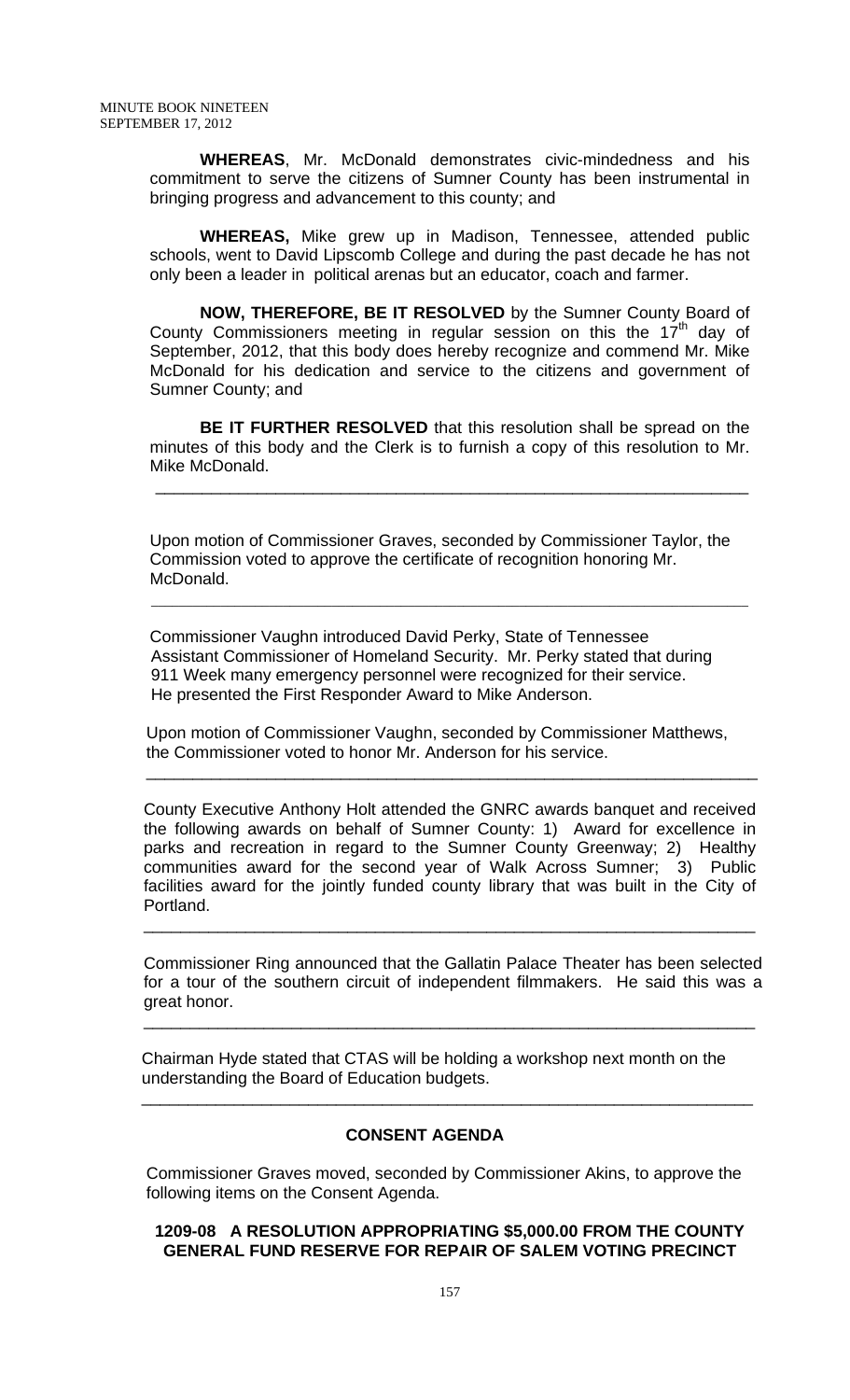**BE IT RESOLVED** by the Sumner County Board of County Commissioners meeting in regular session on this the  $17<sup>th</sup>$  day of September, 2012 that this body does hereby appropriate \$5,000.00 from the County General Fund Reserve for repair of the Salem area voting precinct.

 $\frac{1}{\sqrt{2}}$  ,  $\frac{1}{\sqrt{2}}$  ,  $\frac{1}{\sqrt{2}}$  ,  $\frac{1}{\sqrt{2}}$  ,  $\frac{1}{\sqrt{2}}$  ,  $\frac{1}{\sqrt{2}}$  ,  $\frac{1}{\sqrt{2}}$  ,  $\frac{1}{\sqrt{2}}$  ,  $\frac{1}{\sqrt{2}}$  ,  $\frac{1}{\sqrt{2}}$  ,  $\frac{1}{\sqrt{2}}$  ,  $\frac{1}{\sqrt{2}}$  ,  $\frac{1}{\sqrt{2}}$  ,  $\frac{1}{\sqrt{2}}$  ,  $\frac{1}{\sqrt{2}}$ 

#### **1209-09 A RESOLUTION APPROPRIATING \$11,787.00 FROM RESTRICTED BALANCE AND ADDITIONAL REVENUES FOR WALK ACROSS SUMNER PROGRAM**

 **BE IT RESOLVED** by the Sumner County Board of County Commissioners meeting in regular session on this the  $17<sup>th</sup>$  day of September, 2012, that this body hereby appropriates \$11,787.00 from restricted balance and additional revenues for Walk Across Sumner Program as shown on the attachment herewith.

#### **1209-10 A RESOLUTION APPROPRIATING \$4,500.00 FROM UNASSIGNED FUND BALANCE FOR OFFICE SUPPLIES FOR HENDERSONVILLE LIBRARY**

 $\frac{1}{\sqrt{2}}$  ,  $\frac{1}{\sqrt{2}}$  ,  $\frac{1}{\sqrt{2}}$  ,  $\frac{1}{\sqrt{2}}$  ,  $\frac{1}{\sqrt{2}}$  ,  $\frac{1}{\sqrt{2}}$  ,  $\frac{1}{\sqrt{2}}$  ,  $\frac{1}{\sqrt{2}}$  ,  $\frac{1}{\sqrt{2}}$  ,  $\frac{1}{\sqrt{2}}$  ,  $\frac{1}{\sqrt{2}}$  ,  $\frac{1}{\sqrt{2}}$  ,  $\frac{1}{\sqrt{2}}$  ,  $\frac{1}{\sqrt{2}}$  ,  $\frac{1}{\sqrt{2}}$ 

 **BE IT RESOLVED** by the Sumner County Board of County Commissioners meeting in regular session on this the  $17<sup>th</sup>$  day of September, 2012, that this body hereby appropriates \$4,500.00 from Unassigned Fund Balance for office supplies for Hendersonville Library as shown on the attachment herewith.

\_\_\_\_\_\_\_\_\_\_\_\_\_\_\_\_\_\_\_\_\_\_\_\_\_\_\_\_\_\_\_\_\_\_\_\_\_\_\_\_\_\_\_\_\_\_\_\_\_\_\_\_\_\_\_\_\_\_\_\_\_\_\_\_

### **1209-11 A RESOLUTION APPROPRIATING \$1,000.00 FROM STATE INCENTIVE FUNDS FOR EDUCATION FOR THE ASSESSOR OF PROPERTY DEPARTMENT**

**BE IT RESOLVED** by the Sumner County Board of County Commissioners meeting in regular session on this the  $17<sup>th</sup>$  day of September, 2012, that this body hereby appropriates \$1,000.00 from State Incentive Funds for Education for the Assessor of Property Department as shown on the attached herewith.

### **1209-12 A RESOLUTION DECLARING VARIOUS ITEMS FROM THE TRUSTEE'S OFFICE AS SURPLUS AND AUTHORIZING DISPOSAL OR SALE OF SAME PURSUANT TO EXISITING POLICIES AND PROCEDURES**

**BE IT RESOLVED** by the Sumner County Board of County Commissioners meeting in regular session on this the  $17<sup>th</sup>$  day of September, 2012 that this body does hereby declare various items from the Trustee's Office as surplus as shown on the attachment herewith; and

**BE IT FURTHER RESOLVED,** that the disposal or sale of the same is authorized pursuant to existing policies and procedures.

 $\overline{\phantom{a}}$  ,  $\overline{\phantom{a}}$  ,  $\overline{\phantom{a}}$  ,  $\overline{\phantom{a}}$  ,  $\overline{\phantom{a}}$  ,  $\overline{\phantom{a}}$  ,  $\overline{\phantom{a}}$  ,  $\overline{\phantom{a}}$  ,  $\overline{\phantom{a}}$  ,  $\overline{\phantom{a}}$  ,  $\overline{\phantom{a}}$  ,  $\overline{\phantom{a}}$  ,  $\overline{\phantom{a}}$  ,  $\overline{\phantom{a}}$  ,  $\overline{\phantom{a}}$  ,  $\overline{\phantom{a}}$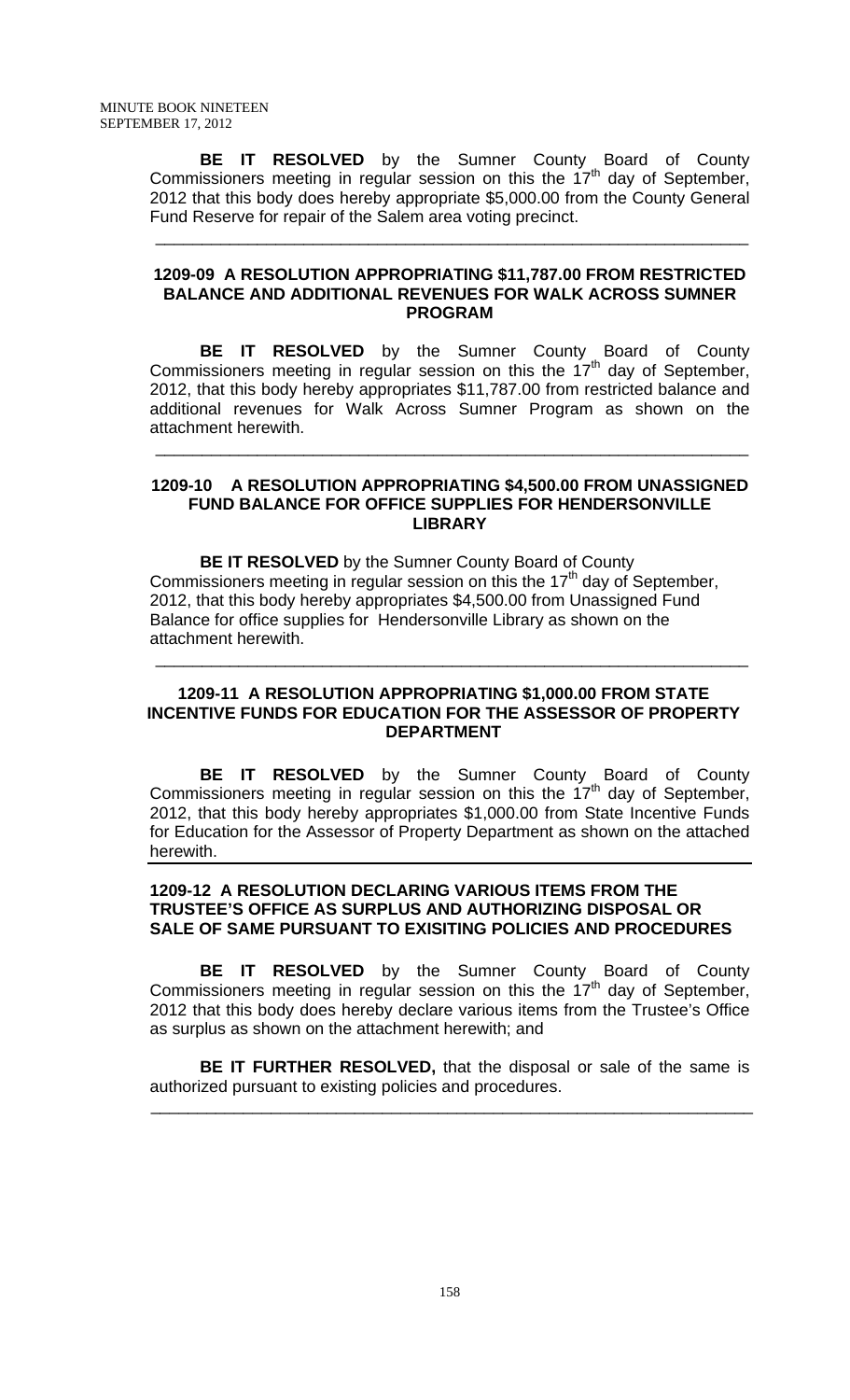### **1209-13 A RESOLUTION ACCEPTING SOMERSET DOWNS BOULEVARD AS A COUNTY ROAD**

**BE IT RESOLVED** by the Sumner County Board of County Commissioners meeting in regular session on this the  $17<sup>th</sup>$  day of September, 2012, that this body hereby accepts Somerset Downs Boulevard as a Class I County Road, being 0.19 miles in length beginning at Long Hollow Pike and ending at Heathrow Drive Intersection and subject to conveyance of a fifty foot (50') right-of-way and a twenty-four foot (24') road bed; and

**BE IT FURTHER RESOLVED** that said road be added to the official Road List.

### **1209-14 A RESOLUTION ACCEPTING HEATHROW DRIVE AS A COUNTY ROAD**

 $\overline{\phantom{a}}$  ,  $\overline{\phantom{a}}$  ,  $\overline{\phantom{a}}$  ,  $\overline{\phantom{a}}$  ,  $\overline{\phantom{a}}$  ,  $\overline{\phantom{a}}$  ,  $\overline{\phantom{a}}$  ,  $\overline{\phantom{a}}$  ,  $\overline{\phantom{a}}$  ,  $\overline{\phantom{a}}$  ,  $\overline{\phantom{a}}$  ,  $\overline{\phantom{a}}$  ,  $\overline{\phantom{a}}$  ,  $\overline{\phantom{a}}$  ,  $\overline{\phantom{a}}$  ,  $\overline{\phantom{a}}$ 

**BE IT RESOLVED** by the Sumner County Board of County Commissioners meeting in regular session on this the  $17<sup>th</sup>$  day of September, 2012, that this body hereby accepts Heathrow Drive as a Class I County Road, being 0.05 miles in length beginning at Somerset Downs Boulevard and ending at a dead end and subject to conveyance of a fifty foot (50') right-of-way and a twenty-four foot (24') road bed; and

**BE IT FURTHER RESOLVED** that said road be added to the official Road List.

\_\_\_\_\_\_\_\_\_\_\_\_\_\_\_\_\_\_\_\_\_\_\_\_\_\_\_\_\_\_\_\_\_\_\_\_\_\_\_\_\_\_\_\_\_\_\_\_\_\_\_\_\_\_\_\_\_\_\_\_\_\_\_\_

### **1209-15 A RESOLUTION ACCEPTING DORSET DRIVE AS A COUNTY ROAD**

**BE IT RESOLVED** by the Sumner County Board of County Commissioners meeting in regular session on this the 17<sup>th</sup> day of September, 2012, that this body hereby accepts Dorset Drive as a Class I County Road, being 0.17 miles in length beginning at Long Hollow Pike and ending at Somerset Downs Intersection and subject to conveyance of a fifty foot (50') right-of-way and a twenty-four foot (24') road bed; and

**BE IT FURTHER RESOLVED** that said road be added to the official Road List.

### **1209-16 A RESOLUTION ADOPTING THE SURETY BOND FOR THE ASSESSOR OF PROPERTY**

 $\frac{1}{\sqrt{2}}$  ,  $\frac{1}{\sqrt{2}}$  ,  $\frac{1}{\sqrt{2}}$  ,  $\frac{1}{\sqrt{2}}$  ,  $\frac{1}{\sqrt{2}}$  ,  $\frac{1}{\sqrt{2}}$  ,  $\frac{1}{\sqrt{2}}$  ,  $\frac{1}{\sqrt{2}}$  ,  $\frac{1}{\sqrt{2}}$  ,  $\frac{1}{\sqrt{2}}$  ,  $\frac{1}{\sqrt{2}}$  ,  $\frac{1}{\sqrt{2}}$  ,  $\frac{1}{\sqrt{2}}$  ,  $\frac{1}{\sqrt{2}}$  ,  $\frac{1}{\sqrt{2}}$ 

**BE IT RESOLVED** by the Sumner County Board of County Commissioners meeting in regular session on this the  $17<sup>th</sup>$  day of September, 2012, that this body hereby accepts the \$50,000.00 bond for the Assessor of Property, John Isbell, as shown on the attachment herewith.

## **Tax Refund**

\_\_\_\_\_\_\_\_\_\_\_\_\_\_\_\_\_\_\_\_\_\_\_\_\_\_\_\_\_\_\_\_\_\_\_\_\_\_\_\_\_\_\_\_\_\_\_\_\_\_\_\_\_\_\_\_\_\_\_\_\_\_\_\_

• GGNSC Gallatin Brandywood \$63.35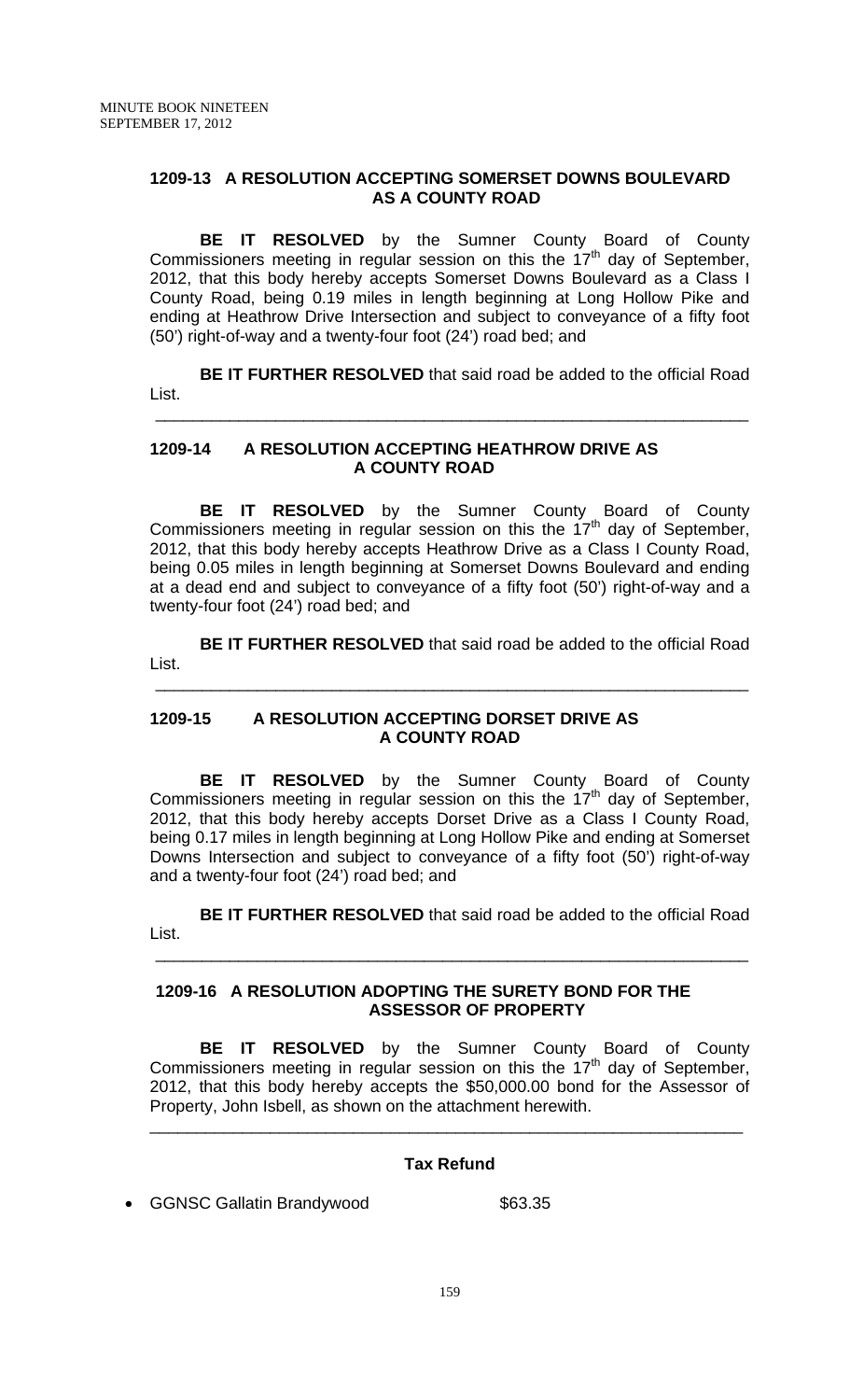The electronic vote was recorded in the following manner:

| <b>Akins</b> |   | Taylor              |       | Geminden      |          |
|--------------|---|---------------------|-------|---------------|----------|
| Utley        | Y | Graves              | Y     | Satterfield   |          |
| F. Freels    | Y | <b>Matthews</b>     | Y     | <b>Harris</b> |          |
| Ring         | Y | <b>Brown Strong</b> | Y     | Vaughn        |          |
| LeMarbre     | Y | Moser               |       | Decker        |          |
| Hughes       | Y | Kimbrough           | Y     | Goode         |          |
| Skidmore     | Y | P. Freels           | Y     | <b>Stone</b>  |          |
| Guthrie      | V | Pospisil            |       | Hyde          |          |
| 1209-CONSENT |   | Yes: 24             | No: 0 | Abs: 0        | 07:36 PM |

Chairman Hyde declared the items on the Consent Agenda approved by the body. \_\_\_\_\_\_\_\_\_\_\_\_\_\_\_\_\_\_\_\_\_\_\_\_\_\_\_\_\_\_\_\_\_\_\_\_\_\_\_\_\_\_\_\_\_\_\_\_\_\_\_\_\_\_\_\_\_\_\_\_\_\_\_\_

# **REPORT FROM COUNTY OFFICIALS**

County Officials filed the following reports: County Investments, County General Fund, County Debt Service Fund, County Highway Fund, County Capital Outlay Fund, School General Purpose Fund, School Federal Projects Fund, School Food Service Fund, Employee Health Insurance Trust Fund, Employee Dental Insurance Trust Fund, Casualty Insurance Trust Fund, County Trustee Funds, Special Reports: County Dental Insurance Claim Payments, County Health Insurance Claim Payments, County Property Tax Collections, County EMS Billing/Collections/Balances, County Sales Tax Collections, County Wheel Tax Collections, County Tax Rates/Property Values and County School Loan Program Rates. Approval of the filing of these records does not certify to the accuracy of the documents.

Chairman Hyde introduced the following resolution:

**1209-NOT A RESOLUTION TO APPROVE AND ACCEPT APPLICATIONS FOR NOTARY PUBLIC POSITIONS AND PERSONAL SURETY GUARANTORS** 

> **WHEREAS,** according to the law of the State of Tennessee, an individual must apply for the office of notary public in the county of residence, or of their principal place of business; and

 **WHEREAS**, state statute requires personal sureties making bonds for Notaries publics to be approved by the Sumner County Commission; and

 **WHEREAS,** said applicant must be approved by the County Commission assembled; and

 **WHEREAS,** Bill Kemp, Sumner County Clerk, has certified according to the records of his office that the persons named on the attached listing labeled "SUMNER COUNTY NOTARY PUBLIC APPLICATIONS and SURETY GUARANTORS" have duly applied for the positions so sought; and

 **BE IT FURTHER RESOLVED THAT THIS TAKE EFFECT FROM AND AFTER PASSAGE. –––––––––––––––––––––––––––––––––––––––––––––––––––––––––**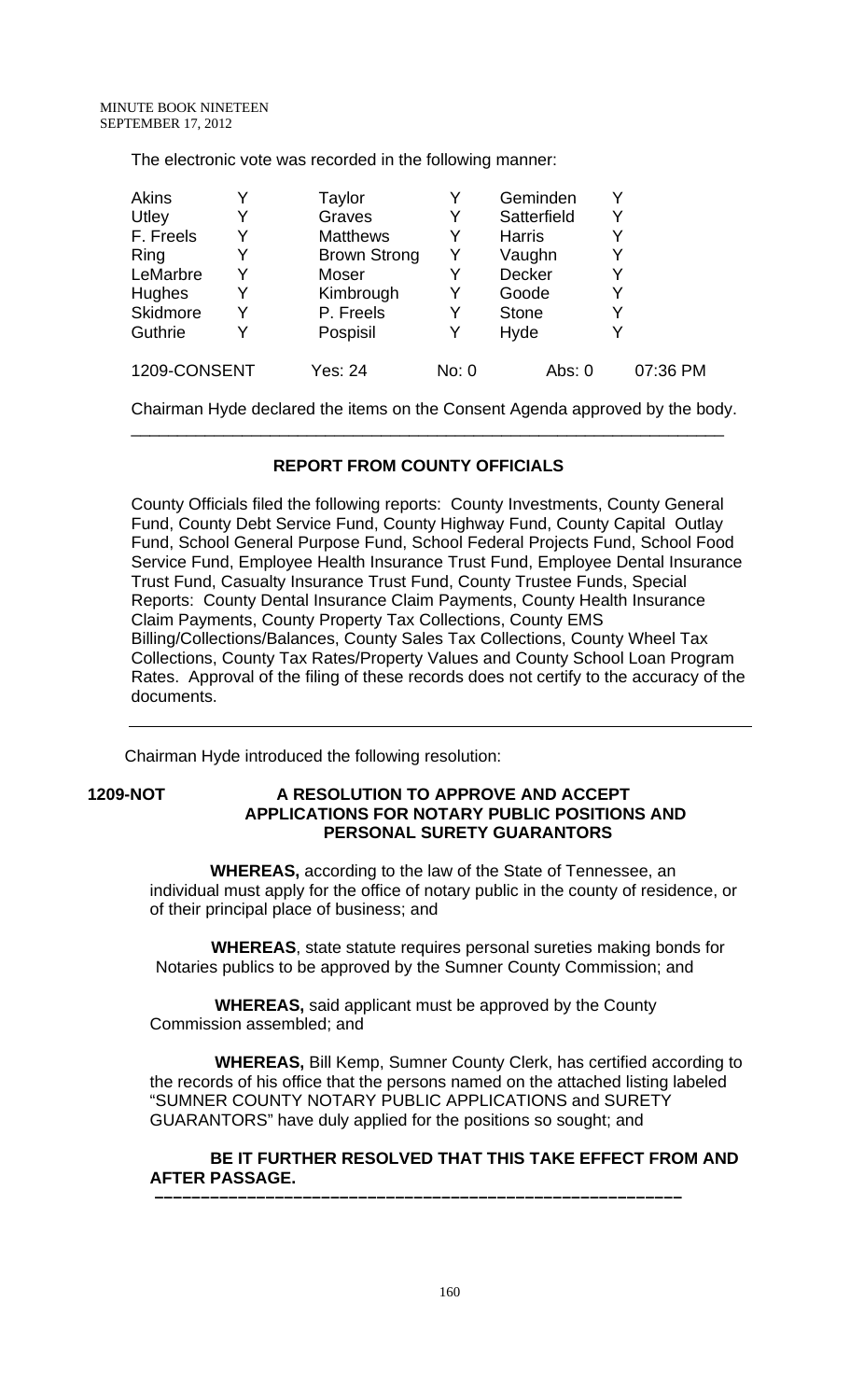Upon motion of Commissioner LeMarbre, seconded by Commissioner Matthews, voting was recorded in the following manner:

| <b>Akins</b> | Y | Taylor              | Y     | Geminden      |          |
|--------------|---|---------------------|-------|---------------|----------|
| Utley        | Y | Graves              | Y     | Satterfield   | Y        |
| F. Freels    | Y | <b>Matthews</b>     | Y     | <b>Harris</b> | Y        |
| Ring         | Y | <b>Brown Strong</b> | Υ     | Vaughn        | Y        |
| LeMarbre     | Y | Moser               | Y     | Decker        | Y        |
| Hughes       | Y | Kimbrough           | Y     | Goode         | Y        |
| Skidmore     | Y | P. Freels           | Y     | <b>Stone</b>  | А        |
| Guthrie      | Y | Pospisil            | Y     | Hyde          | Y        |
| 1209-NOTARY  |   | Yes: 23             | No: 0 | Abs: 1        | 07:37 PM |

Chairman Hyde declared the election of Notaries Public by the body.

Clerk Kemp read correspondence from Willow Brook Hospice Memorial Fund, Inc., thanking commissioners for their donation of \$50.00 in memory of Paul Dean Decker, Sr. The family of Commissioner Decker sent a note thanking commissioners for extending sympathy during their loss.

\_\_\_\_\_\_\_\_\_\_\_\_\_\_\_\_\_\_\_\_\_\_\_\_\_\_\_\_\_\_\_\_\_\_\_\_\_\_\_\_\_\_\_\_\_\_\_\_\_\_\_\_\_\_\_\_\_\_\_\_\_\_\_\_\_\_\_\_\_\_\_

 $\overline{\phantom{a}}$  , and the contribution of the contribution of the contribution of the contribution of the contribution of the contribution of the contribution of the contribution of the contribution of the contribution of the

## **COMMITTEE ON COMMITTEES**

Commissioner Stone brought forth the appointment of William Moudy on the Sheriff's Civil Service Board. Upon motion of Commissioner Stone, seconded by Commissioner Geminden, the Commission voted unanimously to elect Mr. Moudy for re-appointment.

Commissioner Stone brought forth the re-appointments of Commissioners Vaughn, Hughes and Brown and Marty Nelson, Trustee and Jim Williams to serve another term on the Ethics Committee. Upon motion of Commissioner Stone, seconded by Commissioner Frank Freels, the Commission voted unanimously to approve the recommendations for reappointment to the Ethics Committee.

Commissioner Stone reported that Committee on Committees nominated Shelly Ames to be re-appointed to the Library Board for another three-year term. Upon motion of Commissioner Stone, seconded by Commissioner LeMarbre, the Commission voted unanimously to approve the recommendation of Ms. Ames for re-appointment.

Commissioner Stone reported that Commissioners Mike Guthrie and David Kimbrough declined a nomination to serve on the Highway Commission in the previous meeting. Commissioner Stone brought forth the nomination of Commissioners Paige Brown Strong and Joe Matthews to serve. Upon motion of Commissioner Stone, seconded by Commissioner Skidmore, the Commission voted unanimously to elect Commissioners Brown and Matthews to serve on the Highway Commission.

Commissioner Stone announced the following business for next month:

1) Election of Zoning Board of Appeals member – Mark McKee, Sr.

\_\_\_\_\_\_\_\_\_\_\_\_\_\_\_\_\_\_\_\_\_\_\_\_\_\_\_\_\_\_\_\_\_\_\_\_\_\_\_\_\_\_\_\_\_\_\_\_\_\_\_\_\_\_\_\_\_\_\_\_\_\_\_\_\_\_\_\_\_\_\_\_\_\_\_

## **EDUCATION COMMITTEE**

Commissioner Decker reported on actions by the Education Committee. He said Adult Education would continue to operate with state and federal grants.

**\_\_\_\_\_\_\_\_\_\_\_\_\_\_\_\_\_\_\_\_\_\_\_\_\_\_\_\_\_\_\_\_\_\_\_\_\_\_\_\_\_\_\_\_\_\_\_\_\_\_\_\_\_\_\_\_\_\_\_\_\_\_\_\_\_\_\_\_\_**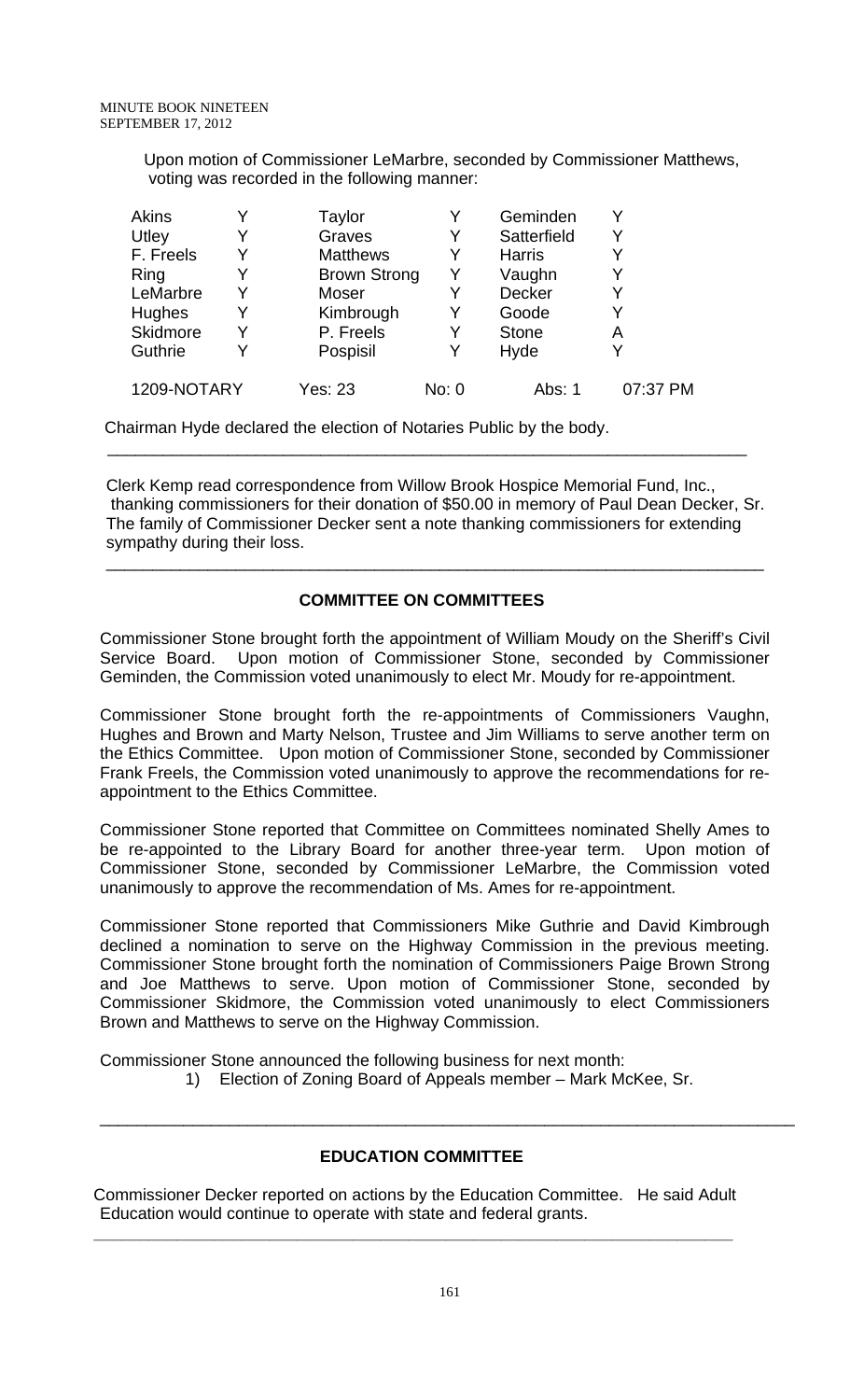### **HIGHWAY COMMISSION**

Commissioner Graves introduced the following resolution and moved for approval. Commissioner Akins seconded the motion.

### **1209-01 A RESOLUTION ENCOURAGING THE TENNESSEE GENERAL ASSEMBLY TO NAME THE PORTION OF HIGHWAY 31 W. WITHIN MILLERSVILLE FOR JOHN W. REYNOLDS, SR**

 **BE IT RESOLVED** by the Sumner County Board of County Commissioners meeting in regular session on this the  $17<sup>th</sup>$  day of September, 2012 that this body encourages the Tennessee General Assembly to name the portion of Highway 31 W. within the corporate limits of the City of Millersville, Sumner County for John W. Reynolds, Sr.

Chairman Hyde declared the resolution approved unanimously by voice vote of the body.

**\_\_\_\_\_\_\_\_\_\_\_\_\_\_\_\_\_\_\_\_\_\_\_\_\_\_\_\_\_\_\_\_\_\_\_\_\_\_\_\_\_\_\_\_\_\_\_\_\_\_\_\_\_\_\_\_\_\_\_\_\_\_\_\_\_\_\_\_\_** 

\_\_\_\_\_\_\_\_\_\_\_\_\_\_\_\_\_\_\_\_\_\_\_\_\_\_\_\_\_\_\_\_\_\_\_\_\_\_\_\_\_\_\_\_\_\_\_\_\_\_\_\_\_\_\_\_\_\_\_\_\_\_\_\_

## **GENERAL OPERATIONS COMMITTEE**

Commissioner Skidmore reported on action by the General Operations Committee.

**\_\_\_\_\_\_\_\_\_\_\_\_\_\_\_\_\_\_\_\_\_\_\_\_\_\_\_\_\_\_\_\_\_\_\_\_\_\_\_\_\_\_\_\_\_\_\_\_\_\_\_\_\_\_\_\_\_\_\_\_\_\_\_\_\_\_\_\_\_** 

## **EMERGENCY SERVICES COMMITTEE**

**\_\_\_\_\_\_\_\_\_\_\_\_\_\_\_\_\_\_\_\_\_\_\_\_\_\_\_\_\_\_\_\_\_\_\_\_\_\_\_\_\_\_\_\_\_\_\_\_\_\_\_\_\_\_\_\_\_\_\_\_\_\_\_\_\_\_\_\_\_** 

There was no report from the Emergency Services Committee.

## **PUBLIC SERVICES COMMITTEE**

There was no report from the Public Services Committee.

# **LEGISLATIVE COMMITTEE**

**\_\_\_\_\_\_\_\_\_\_\_\_\_\_\_\_\_\_\_\_\_\_\_\_\_\_\_\_\_\_\_\_\_\_\_\_\_\_\_\_\_\_\_\_\_\_\_\_\_\_\_\_\_\_\_\_\_\_\_\_\_\_\_\_\_\_\_\_\_**

Commissioner Pospisil introduced the following resolution and moved for approval. Commissioner Frank Freels seconded the motion.

#### **1209-02 A RESOLUTION RE-APPOINTING LEAH MAY DENNEN AS COUNTY ATTORNEY/LAW DIRECTOR FOR SUMNER COUNTY, TENNESSEE**

**BE IT RESOLVED** by the Sumner County Board of County Commissioners meeting in regular session on this the  $17<sup>th</sup>$  day of September 2012, that this body reappoints Leah May Dennen as County Attorney/Law Director and extends her contract on the same terms as currently effective for an additional four-year term.

Chairman Hyde declared the resolution approved unanimously by voice vote of the body.

\_\_\_\_\_\_\_\_\_\_\_\_\_\_\_\_\_\_\_\_\_\_\_\_\_\_\_\_\_\_\_\_\_\_\_\_\_\_\_\_\_\_\_\_\_\_\_\_\_\_\_\_\_\_\_\_\_\_\_\_\_\_\_\_

## **FINANCIAL MANAGEMENT COMMITTEE**

There was no report from the Financial Management Committee.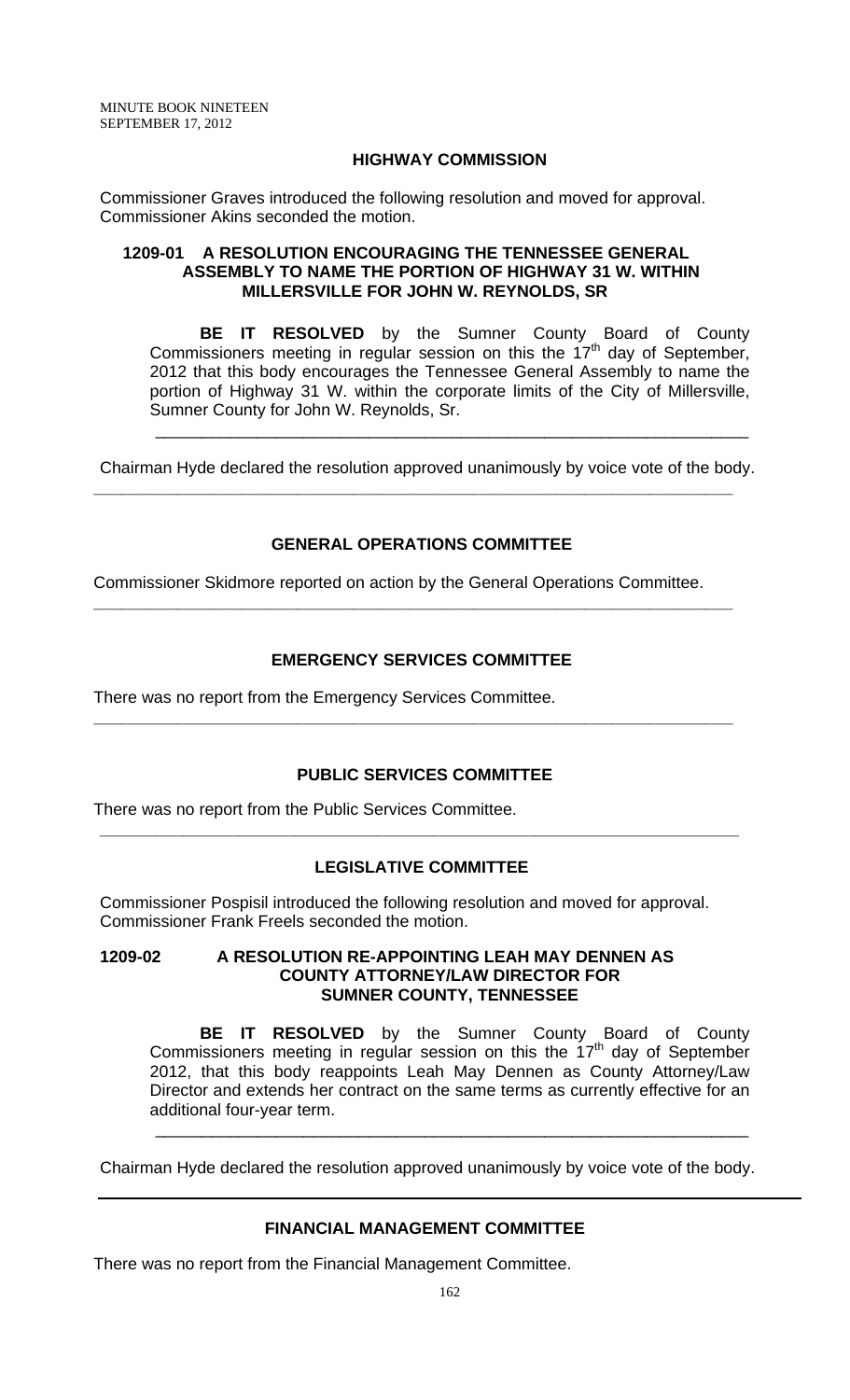# **BUDGET COMMITTEE**

**\_\_\_\_\_\_\_\_\_\_\_\_\_\_\_\_\_\_\_\_\_\_\_\_\_\_\_\_\_\_\_\_\_\_\_\_\_\_\_\_\_\_\_\_\_\_\_\_\_\_\_\_\_\_\_\_\_\_\_\_\_\_\_\_\_\_\_\_\_**

Commissioner Moser introduced the following resolution and moved for approval. Commissioner LeMarbre seconded the motion.

### **1209-03 A RESOLUTION MAKING APPROPRIATIONS FOR THE SUMNER COUNTY SCHOOL DEPARTMENT FOR THE FISCAL YEAR BEGINNING JULY 1, 2012 AND ENDING JUNE 30, 2013**

**BE IT RESOLVED** by the Board of County Commissioners of Sumner County, Tennessee, assembled in regular session on the  $17<sup>th</sup>$  day of September 2012 that the amounts hereafter set out are hereby appropriated for the purpose of meeting the expenses of Sumner County Schools during the fiscal year beginning July 1, 2012 and ending June 30, 2013 according to The following schedule:

#### **General Purpose School Fund**

| Instruction                                    |                   |
|------------------------------------------------|-------------------|
| Regular Instruction Program                    | \$<br>96,387,102  |
| Alternative Instruction Program                | 1,674,579         |
| Special Education Program                      | 19,360,805        |
| <b>Vocational Education Program</b>            | 9,726,576         |
| <b>Adult Education Program</b>                 | 150,861           |
| <b>Support Services</b>                        |                   |
| Attendance                                     | 367,707           |
| <b>Health Services</b>                         | 1,083,246         |
| Other Student Support                          | 4,912,769         |
| Regular Instruction Program                    | 6,328,545         |
| Alternative Instruction Program                | 372,032           |
| Special Education Program                      | 2,048,845         |
| <b>Vocational Education Program</b>            | 149,154           |
| <b>Adult Education Program</b>                 | 176,888           |
| <b>Board of Education</b>                      | 5,014,774         |
| Office of the Superintendent                   | 707,308           |
| Office of the Principal                        | 12,756,201        |
| <b>Fiscal Services</b>                         | 1,077,467         |
| Humans Services (Resources)/Personnel          | 520,801           |
| Operation of Plant                             | 13,455,739        |
| Maintenance of Plant                           | 5,507,890         |
| Transportation                                 | 8,570,991         |
| Central and Other                              | 1,506,056         |
| <b>Operation of Non-Instructional Services</b> |                   |
| <b>Food Services</b>                           | 22,305            |
| <b>Community Services</b>                      | 1,548,701         |
| Early Childhood Education                      | 94,674            |
| <b>Capital Outlay</b>                          |                   |
| Regular Capital Outlay                         | 100,000           |
| Debt Service                                   |                   |
| <b>Education Debt Service</b>                  | 45,627            |
| Total General Purpose School Fund              | \$<br>193,667,643 |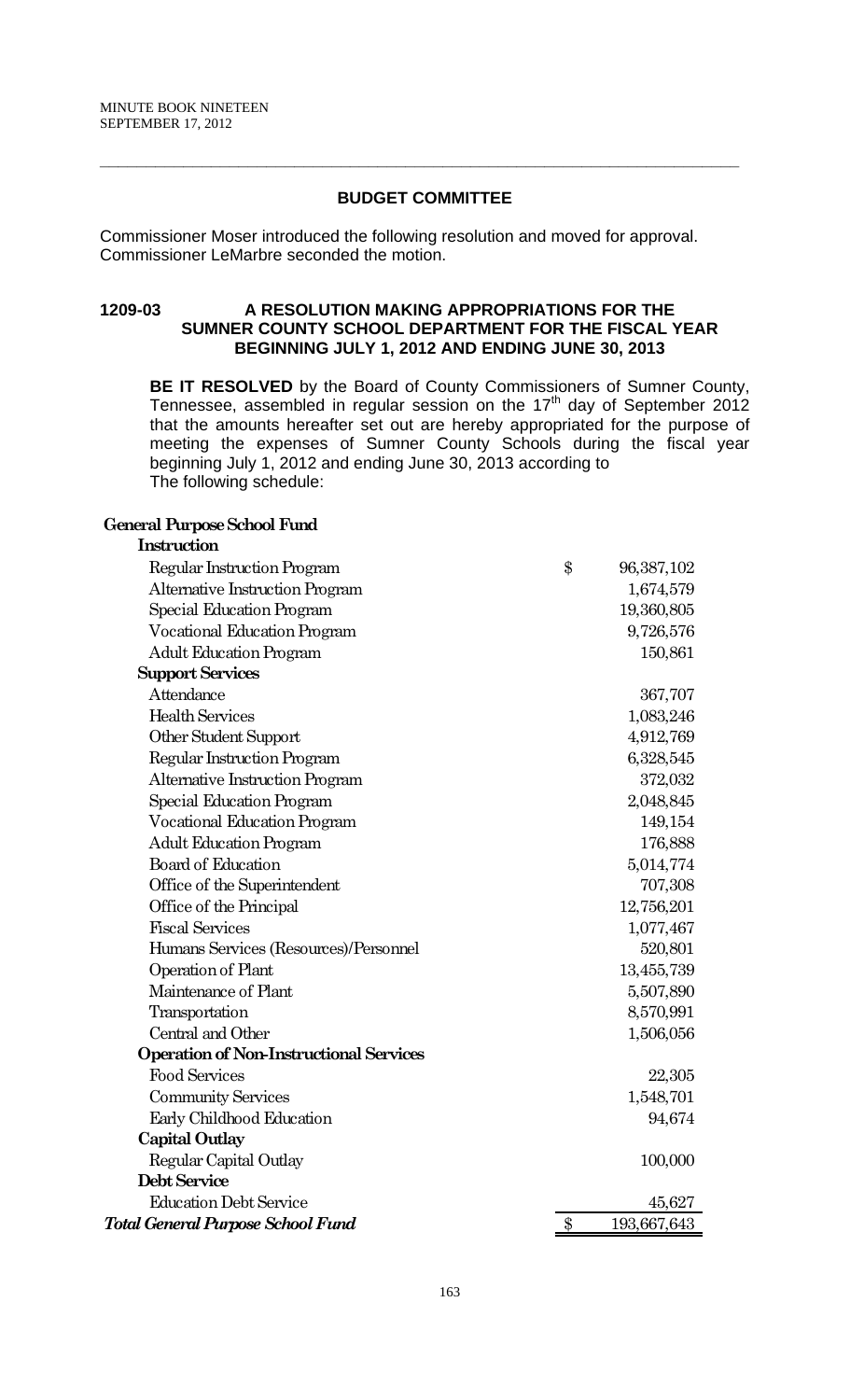| Central Cafeteria Fund                    |               |            |
|-------------------------------------------|---------------|------------|
| <b>Food Service</b>                       | $\frac{3}{2}$ | 13,287,462 |
| Total Central Cafeteria Fund              | $\$\$         | 13,287,462 |
| <b>Endowment Fund</b>                     |               |            |
| Endowment Fund                            | $\$\$         | 5,000      |
| <b>Total Endowment Fund</b>               | \$            | 5,000      |
| School Federal Projects Fund              |               |            |
| <b>Instruction</b>                        |               |            |
| Regular Instruction Program               | \$            | 5,258,790  |
| Alternative Instruction Program           |               | 26,945     |
| Special Education Program                 |               | 2,869,371  |
| <b>Vocational Education Program</b>       |               | 244,944    |
| <b>Support Services</b>                   |               |            |
| <b>Health Services</b>                    |               | 175,780    |
| Other Student Support                     |               | 454,296    |
| Regular Instruction Program               |               | 2,274,873  |
| Alternative Instruction Program           |               | 4,214      |
| Special Education Program                 |               | 2,787,447  |
| <b>Vocational Education Program</b>       |               | 16,385     |
| Transportation                            |               | 69,605     |
| <b>Other Uses</b>                         |               |            |
| Other Uses (Transfers)                    |               | 79,881     |
| <b>Total School Federal Projects Fund</b> | \$            | 14,262,531 |

**BE IT FURTHER RESOLVED,** by Resolution Number 0206-04, the Sumner County Board of County Commissioners, pursuant to Section 13, Subsection (e)(1) of Private Acts 2002, Chapter 113, that if the need shall arise, the Budget Committee, with the approval of any official, head of any department or division which may be affected, may transfer any amount within any major appropriation category. Also, the approval of the County Board of Commissioners must be obtained as required by law for transfers between major appropriation categories within the same fund. The School Director must also receive the approval of the Board of Education for transfers within each major appropriation category of the budget and the approval of the Sumner County Board of Commissioners for transfers between these major categories as required by law. Aforesaid authorization shall clearly state the reasons for the transfer, but this provision shall in no case whatsoever be construed as authorizing transfers from one fund to another but shall apply solely to transfers within a certain fund.

**BE IT FURTHER RESOLVED** that any appropriations made by this resolution, which cover the same purpose for which a specific appropriation is made by statute, are made in lieu of but not in addition to said statutory appropriation. The salary, wages, or remuneration of each officer, employee, or agent of the County shall not be in excess of the amounts authorized by existing law or as set forth in the estimate of expenditures which accompanies this resolution. Provided, however, that appropriations for such salaries, wages or other remuneration hereby authorized shall in no case be construed as permitting expenditures for an office, agency, institution, division or department of the County in excess of the appropriation made herein for such office, agency, institution, division or department of the County. Such appropriation shall constitute the limit to the expenditures of any office, agency, institution, division or department for the fiscal year ending June 30, 2013. The aggregate expenditures for any item of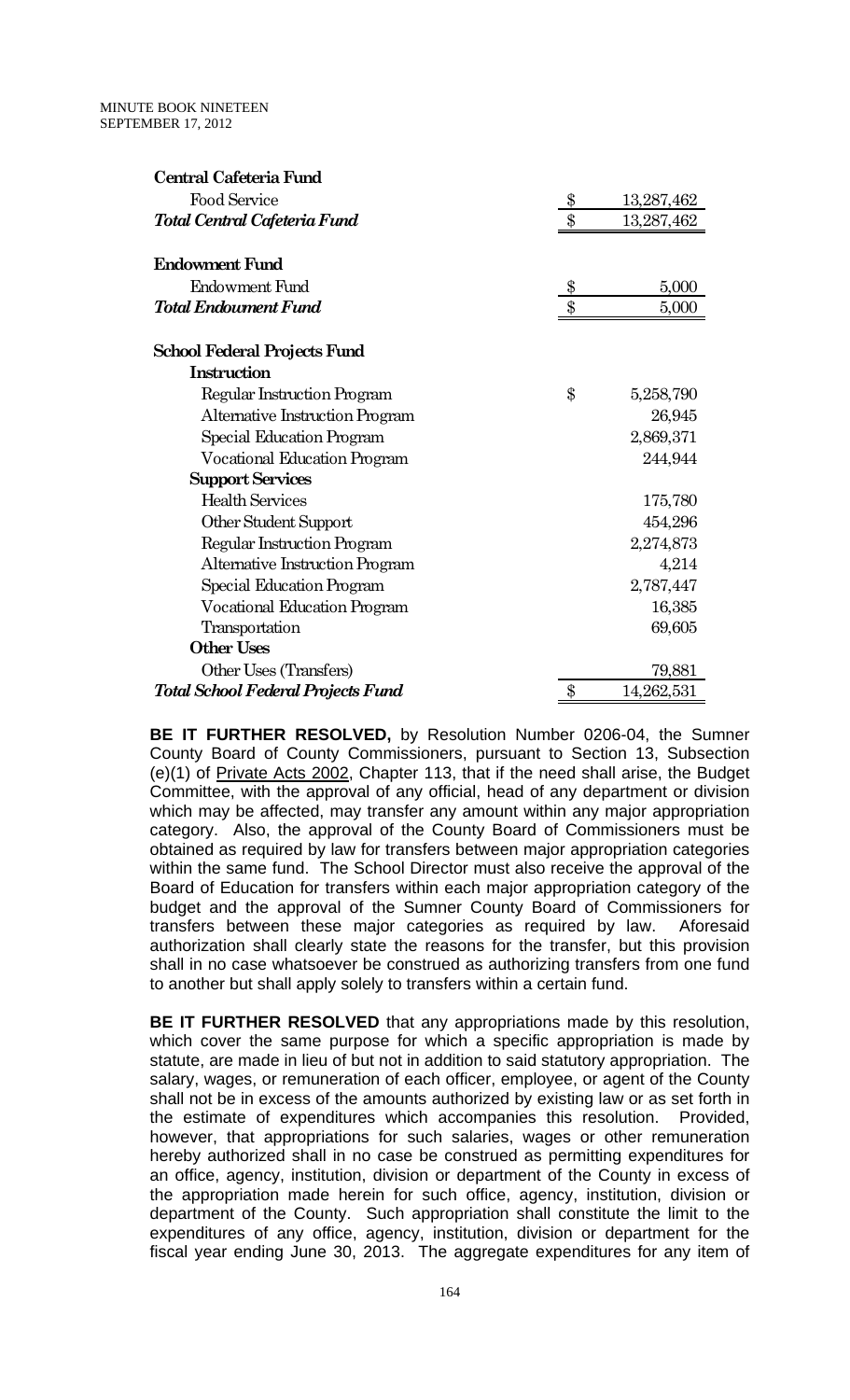appropriation shall in no instance be more than the amount herein appropriated for such item.

**BE IT FURTHER RESOLVED** that the detailed "General Purpose School Fund Draft Budget, School Nutrition Draft Budget, Endowment Fund Draft Budget and the Federal Projects Draft Budget" for the Fiscal Year Ended June 30, 2013 are adopted by reference for line-item detail.

**BE IT FURTHER RESOLVED** that any resolution which may hereafter be presented to the Sumner County Board of Commissioners providing for appropriations in addition to those made by this Budget Appropriation Resolution shall specifically provide sufficient revenue or other funds, actually to be provided during the fiscal year in which the expenditure is to be made, to meet such additional appropriations.

**BE IT FURTHER REOLVED** that the County Executive and the County Clerk are hereby authorized to borrow money on revenue anticipation notes, provided such notes are first approved by the Director of Local Finance, to pay for the expenses herein authorized until the taxes and other revenue for the fiscal year 2012-2013 have been collected. The proceeds of loans for each individual fund shall not exceed 60% of the appropriations of each individual fund and shall be used only to pay the expenses and other requirements of the fund for which the loan is made. The loan shall be paid out of revenue from the fund for which money is borrowed. The notes evidencing the loans authorized under this section shall be issued under the applicable sections of Title 9, Chapter 21, Tennessee Code Annotated. Said notes shall be signed by the County Executive and countersigned by the County Clerk and shall mature and be paid in full without renewal no later than June 30, 2013.

**BE IT FURTHER RESOLVED** that the delinquent county property taxes for the year 2011 and prior years and the interest and penalty thereon collected during the year ending June 30, 2013 shall be apportioned to the various County funds according to the subdivision of the tax levy for the year 2011. The Clerk and Master and the Trustee are hereby authorized and directed to make such apportionment accordingly.

**BE IT FURTHER RESOLVED** that all unencumbered balances of appropriations remaining at the end of the fiscal year shall lapse and be of no further effect at the end of the fiscal year at June 30, 2013.

**BE IT FURTHER RESOLVED** that any resolution or part of a resolution which has been passed by the Sumner County Board of Commissioners that is in conflict with any provision in this resolution is hereby repealed.

**BE IT FURTHER RESOLVED** that this resolution shall take effect from and after its passage and its provisions shall be in force from and after July 1, 2012. This resolution shall be spread upon the minutes of the Sumner County Board of Commissioners.

PASSED THIS 17<sup>th</sup> DAY OF SEPTEMBER 2012.  $\overline{\phantom{a}}$  , and the contribution of the contribution of the contribution of the contribution of the contribution of  $\overline{\phantom{a}}$ 

The electronic vote was recorded in the following manner:

| <b>Akins</b> |   | Taylor              | Y   | Geminden      |  |
|--------------|---|---------------------|-----|---------------|--|
| Utley        |   | Graves              | v   | Satterfield   |  |
| F. Freels    | v | <b>Matthews</b>     |     | <b>Harris</b> |  |
| Ring         |   | <b>Brown Strong</b> |     | Vaughn        |  |
| LeMarbre     |   | Moser               |     | <b>Decker</b> |  |
|              |   |                     | 165 |               |  |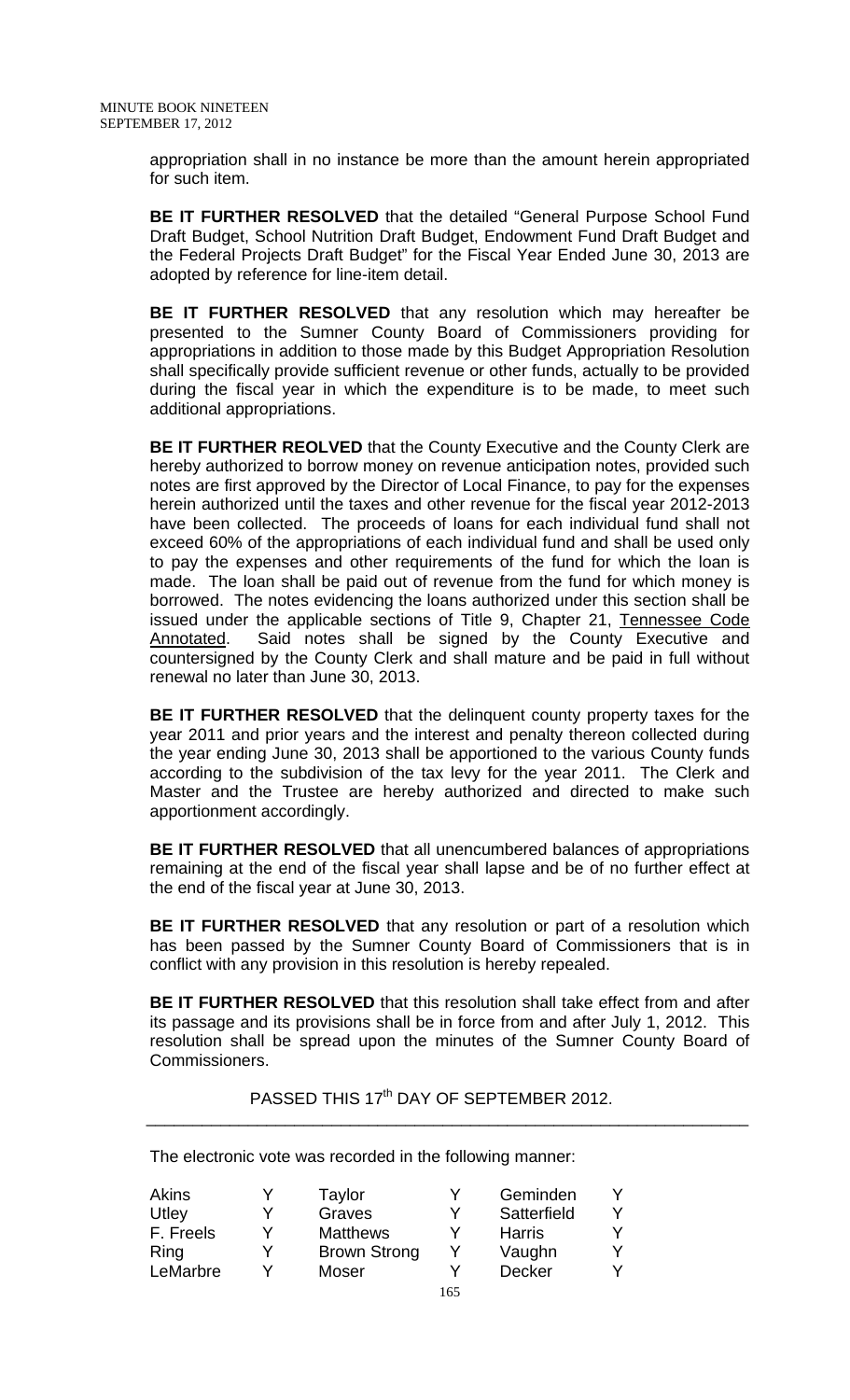| <b>Hughes</b><br><b>Skidmore</b><br><b>Guthrie</b> | N | Kimbrough<br>P. Freels<br>Pospisil |         | N | Goode<br><b>Stone</b><br>Hyde | N        |
|----------------------------------------------------|---|------------------------------------|---------|---|-------------------------------|----------|
| 1209-03                                            |   | Yes: 20                            | No: $4$ |   | Abs: $0$                      | 07:46 PM |

Chairman Hyde declared the resolution approved by the body.

Commissioner Moser introduced the following resolution and moved for approval. Commissioner Vaughn seconded the motion.

\_\_\_\_\_\_\_\_\_\_\_\_\_\_\_\_\_\_\_\_\_\_\_\_\_\_\_\_\_\_\_\_\_\_\_\_\_\_\_\_\_\_\_\_\_\_\_\_\_\_\_\_\_\_\_\_\_\_\_\_\_\_\_\_

### **1209-04 A RESOLUTION STRONGLY ENCOURAGING THE SUMNER COUNTY BOARD OF EDUCATION TO REMOVE FOCUS AND STEP SCHOOL POSITIONS INSTEAD OF LAYING OFF CLASSROOM PERSONNEL**

**WHEREAS,** the Sumner County Board of Education is investigating FOCUS and STEP school programs and in so doing has removed seven excellent educators from classroom positions to study and plan for these programs; and

**WHEREAS,** these programs are still being developed while the Board of Education has indicated that there is great need for more classroom personnel; and

**WHEREAS,** budget concerns brought forth by the present economic issues call for creative measures to insure that the children of Sumner County are given proper educational opportunities.

**THEREFORE, BE IT RESOLVED** by the Sumner County Board of County Commissioners meeting in regular session on this the  $17<sup>th</sup>$  day of September, 2012 that this body strongly encourages the Sumner County Board of Education, instead of making layoffs of classroom personnel, to first consider removing FOCUS and STEP school positions including any and all related costs, instead of removing classroom instructors.

\_\_\_\_\_\_\_\_\_\_\_\_\_\_\_\_\_\_\_\_\_\_\_\_\_\_\_\_\_\_\_\_\_\_\_\_\_\_\_\_\_\_\_\_\_\_\_\_\_\_\_\_\_\_\_\_\_\_\_\_\_\_\_\_

The electronic vote was recorded in the following manner:

| <b>Akins</b> |                | Taylor              |       |   | Geminden      |          |
|--------------|----------------|---------------------|-------|---|---------------|----------|
| Utley        | Y              | Graves              |       | Y | Satterfield   | Y        |
| F. Freels    | Y              | <b>Matthews</b>     |       | N | <b>Harris</b> | Y        |
| Ring         | N              | <b>Brown Strong</b> |       | N | Vaughn        | Y        |
| LeMarbre     | Y              | <b>Decker</b>       |       | Α | <b>Hughes</b> | N        |
| Kimbrough    | N              | Goode               |       | N | Skidmore      | Y        |
| P. Freels    | Y              | <b>Stone</b>        |       | Y | Guthrie       | v        |
| Pospisil     | Y              | Hyde                |       | Y |               |          |
| 1209-04      | <b>Yes: 16</b> |                     | No: 6 |   | Abs: 1        | 07:51 PM |

Chairman Hyde declared the resolution approved by the body.

\_\_\_\_\_\_\_\_\_\_\_\_\_\_\_\_\_\_\_\_\_\_\_\_\_\_\_\_\_\_\_\_\_\_\_\_\_\_\_\_\_\_\_\_\_\_\_\_\_\_\_\_\_\_\_\_\_\_\_\_\_\_\_\_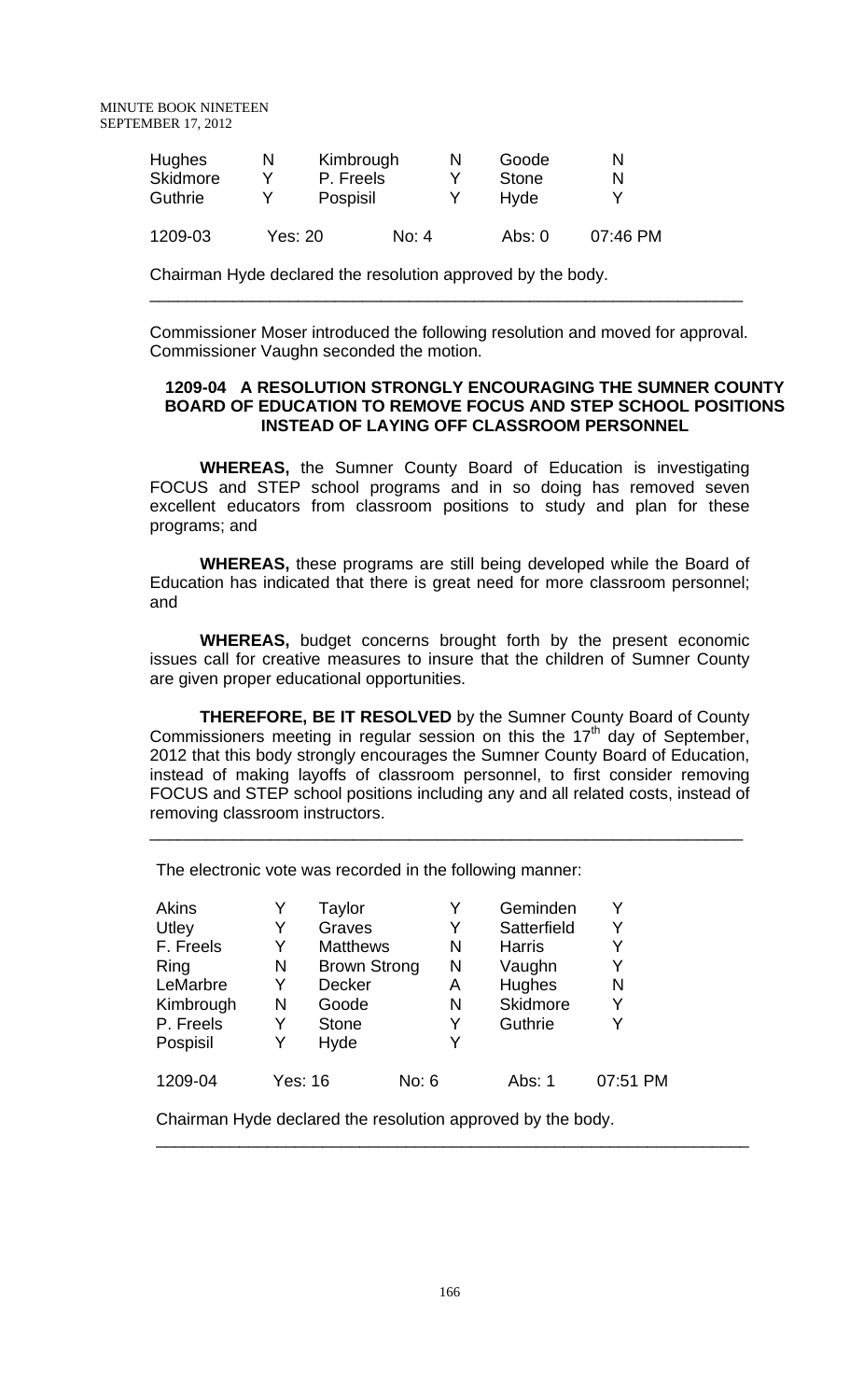Commissioner Moser introduced the following resolution and moved for approval. Commissioner Vaughn seconded the motion.

### **1209-05 A RESOLUTION TO CARRYOVER THE FISCAL YEAR 2012 BALANCES OF THE CAPITAL PROJECTS FUND**

**BE IT RESOLVED** by the County Board of Commissioners of Sumner County, Tennessee, meeting in regular session on this  $17<sup>th</sup>$  day of September, 2012 that this body hereby adjusts the Capital Projects Fund from the Fiscal Year 2012 as shown on the attachment herewith.

 $\overline{\phantom{a}}$  ,  $\overline{\phantom{a}}$  ,  $\overline{\phantom{a}}$  ,  $\overline{\phantom{a}}$  ,  $\overline{\phantom{a}}$  ,  $\overline{\phantom{a}}$  ,  $\overline{\phantom{a}}$  ,  $\overline{\phantom{a}}$  ,  $\overline{\phantom{a}}$  ,  $\overline{\phantom{a}}$  ,  $\overline{\phantom{a}}$  ,  $\overline{\phantom{a}}$  ,  $\overline{\phantom{a}}$  ,  $\overline{\phantom{a}}$  ,  $\overline{\phantom{a}}$  ,  $\overline{\phantom{a}}$ 

The electronic vote was recorded in the following manner:

| <b>Akins</b>    |                | Taylor              |       |   | Geminden      |          |
|-----------------|----------------|---------------------|-------|---|---------------|----------|
| Utley           | Y              | Graves              |       | Y | Satterfield   | Y        |
| F. Freels       | Y              | <b>Matthews</b>     |       | Y | <b>Harris</b> |          |
| Ring            | Y              | <b>Brown Strong</b> |       | Y | Vaughn        | Y        |
| LeMarbre        | Y              | Moser               |       | Y | <b>Decker</b> | Y        |
| <b>Hughes</b>   | Y              | Kimbrough           |       | Y | Goode         | Y        |
| <b>Skidmore</b> | Y              | <b>Stone</b>        |       | Y | Guthrie       |          |
| Pospisil        | Y              | Hyde                |       | Y |               |          |
| 1209-05         | <b>Yes: 23</b> |                     | No: 0 |   | Abs: 0        | 07:51 PM |

Chairman Hyde declared the resolution approved by the body.

 Commissioner Moser introduced the following resolution and moved for approval. Commissioner Vaughn seconded the motion.

\_\_\_\_\_\_\_\_\_\_\_\_\_\_\_\_\_\_\_\_\_\_\_\_\_\_\_\_\_\_\_\_\_\_\_\_\_\_\_\_\_\_\_\_\_\_\_\_\_\_\_\_\_\_\_\_\_\_\_\_\_\_\_\_

#### **1209-06 A RESOLUTION APPROPRIATING \$26,566.65 FOR DAMAGE TO EMERGENCY MANAGEMENT AGENCY TOWERS DUE TO LIGHTENING DAMAGE**

 **BE IT RESOLVED** by the Sumner County Board of County Commissioners meeting in regular session on this the  $17<sup>th</sup>$  day of September, 2012 that this body does hereby appropriate \$26,566.65 in insurance recovery funds to Emergency Management Agency for damage caused by lightening as shown on the attachment herewith.

\_\_\_\_\_\_\_\_\_\_\_\_\_\_\_\_\_\_\_\_\_\_\_\_\_\_\_\_\_\_\_\_\_\_\_\_\_\_\_\_\_\_\_\_\_\_\_\_\_\_\_\_\_\_\_\_\_\_\_\_\_\_\_\_

The electronic vote was recorded in the following manner:

| <b>Akins</b> |         | Taylor              |       | Y | Geminden      | Y        |
|--------------|---------|---------------------|-------|---|---------------|----------|
| Utley        |         | Graves              |       | Y | Satterfield   | Y        |
| F. Freels    | Y       | <b>Matthews</b>     |       | Y | <b>Harris</b> | Y        |
| Ring         | Y       | <b>Brown Strong</b> |       | Y | Vaughn        | Y        |
| LeMarbre     | Y       | Moser               |       | Y | <b>Decker</b> | Y        |
| Hughes       | Y       | Kimbrough           |       | Y | Goode         | Y        |
| Skidmore     | Y       | P. Freels           |       | Y | <b>Stone</b>  | Y        |
| Guthrie      | Y       | Pospisil            |       | Y | Hyde          | Y        |
| 1209-06      | Yes: 24 |                     | No: 0 |   | Abs: $0$      | 07:52 PM |

Chairman Hyde declared the resolution approved by the body.

\_\_\_\_\_\_\_\_\_\_\_\_\_\_\_\_\_\_\_\_\_\_\_\_\_\_\_\_\_\_\_\_\_\_\_\_\_\_\_\_\_\_\_\_\_\_\_\_\_\_\_\_\_\_\_\_\_\_\_\_\_\_\_\_